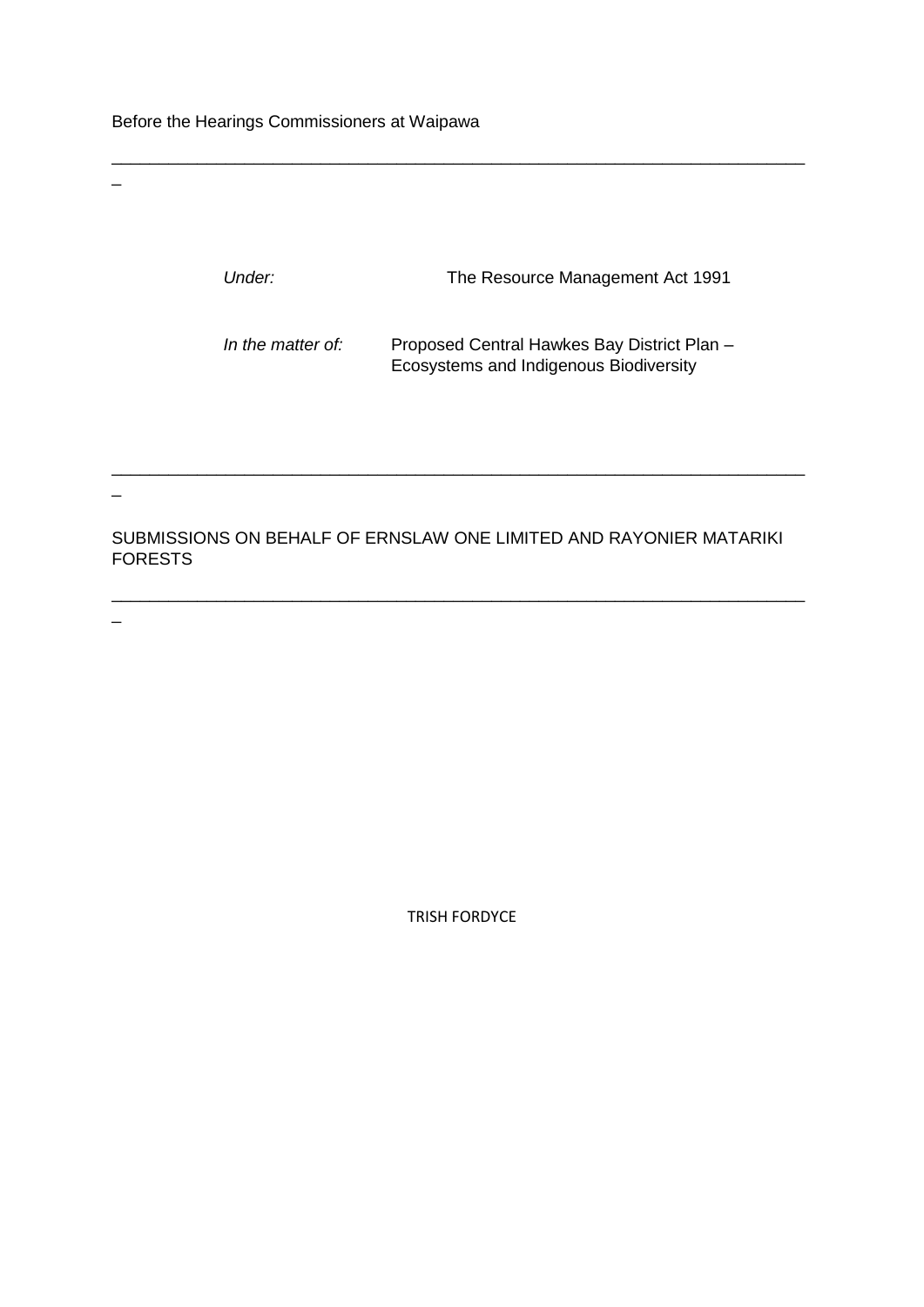## **Introduction**

- 1. These submissions are made on behalf of Ernslaw One Limited (Ernslaw) and Rayonier Matariki Forests (Rayonier. Both companies submitted and or further submitted on the Proposed District Plan and both companies own and or manage plantation forests in the Central Hawke's Bay District.
- 2. Ernslaw and Rayonier have chosen to jointly present planning evidence by Lynette Baish and these submissions.
- 3. These joint submissions relate to the Ecosystems & Indigenous Biodiversity topic and will cover the following matters:
	- a. The alignment with the National Environmental Standards for Plantation Forestry. 2017 (NESPF) in relation to the provisions of ECO I1and rules ECO-R4, ECO-R5 and ECO-R6.
	- b. Exclusion of stock from SNAs-ECO-AM2.
	- c. Mapping and identification of SNAs-ECO-P2.
	- d. Inclusion of fire ponds -Criterion 6 of the ecological Significance Determination Criteria.

#### **Alignment with the NESPF**

4. The provisions of ECO-I1, its explanation and then the rules raised concerns for the forest companies. There is no mention of the provisions of the NESPF relating to plantation forestry and the clearance of indigenous vegetation within SNAs or any other clearance of indigenous vegetation. Furthermore, the explanation to ECO-I1 included the following comment:

> " Council recognises there is a need to balance protecting and enhancing the District's indigenous biodiversity while allowing for rural landowners to **farm** their land effectively and efficiently". (my emphasis)

- 5. The explanation indicates that the ECO provisions would deal with provisions for farming of rural land and thus exclude provisions for forestry activities on rural land.
- 6. There is no indication in the proposed plan that the relevant provisions of the NESPF have been considered and the provisions in the proposed plan being assessed to consider it they would or would not be more stringent than the NESPF regulations.
- 7. Despite the Section 42A report recommending that the explanation to ECO-I1 is retained it is accepted that, at a minimum, there be a note in the proposed plan prior to the rule section making it clear where an activity is regulated by the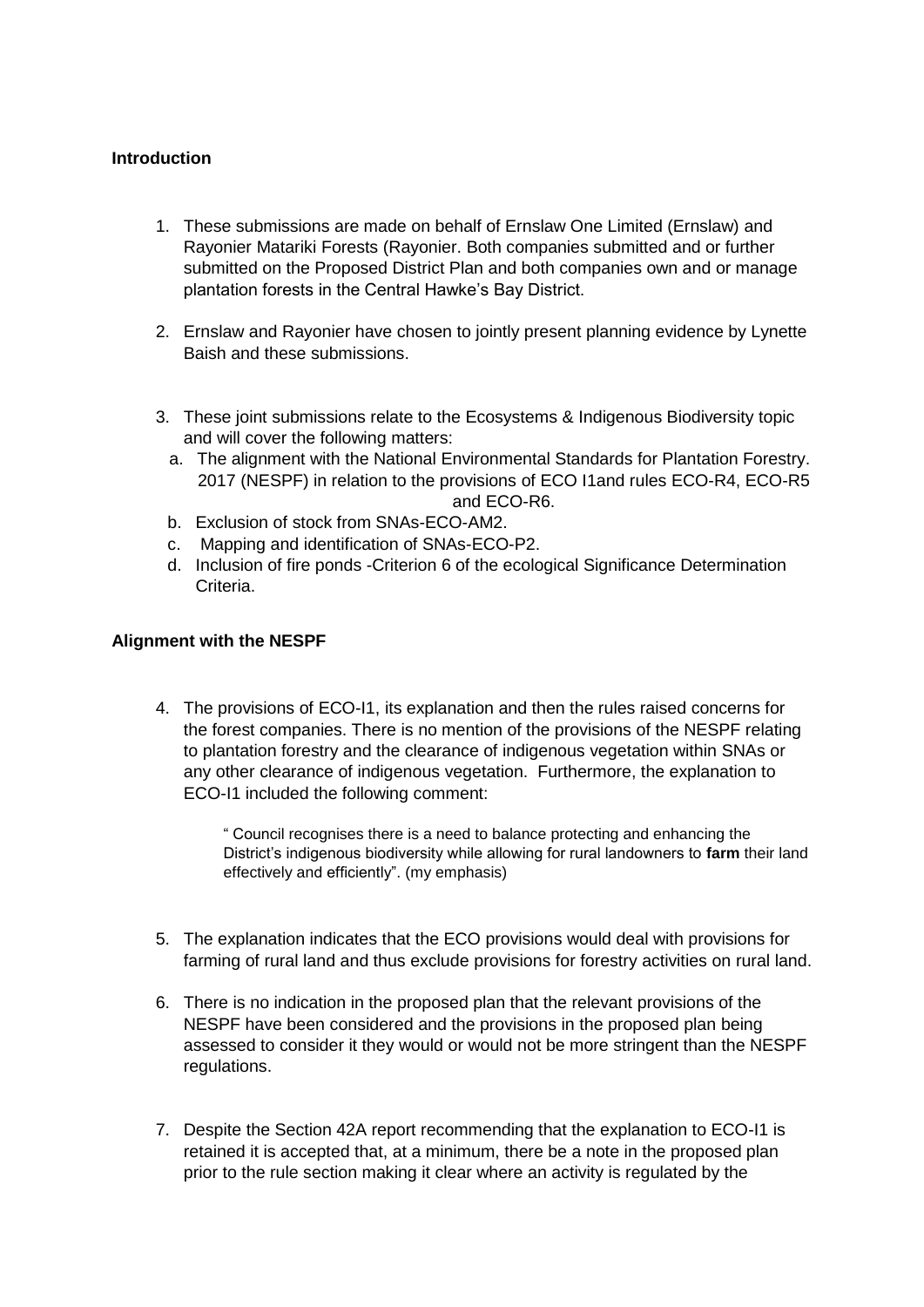NESPF, the ECO rules do not apply, but where the activity falls outside the scope of the NESPF, the ECO rules apply.

8. The section 42A report suggests a note as follows:

*"Note – Plantation Forestry Activities - In the case of conflict with any rule in this Chapter, the provisions of the NESPF apply instead of the rule. This specifically applies to vegetation clearance that occurs during or after afforestation outside of a significant natural area, for clearance of a forestry track within a significant natural area where the track has been used in the last 50 years, and 'incidental damage' within or outside a significant natural area. Vegetation clearance of indigenous vegetation that occurs before afforestation, or within a significant natural area (other than for clearance of an overgrown forestry track or incidental damage) is not controlled by the NES-PF, and the rules in this Chapter will apply. The NES-PF also imposes additional rules in relation to activities within, or near to, significant natural areas, which are not affected by the rules in this Chapter."*

- 9. It is my submission that the proposed note does not provide clarity as to the applicability of otherwise of the relevant NESPF provisions. There is no specific reference to the relevant NESPF regulations, the reference to vegetation clearance "that occurs **during** or **after** afforestation outside of a SNA" introduces terminology not used in the NESPF, and not fully referring to all the circumstances when indigenous vegetation occurs only confuses matters.
- 10. With regard to indigenous vegetation clearance the NESPF provides for three important matters:
	- a. First, Afforestation (new forestry) is not permitted at all within a SNA. (Reg.12)
	- b. Secondly, with regard to a SNA, indigenous vegetation clearance of a forestry track, if used in the last 50 years, and clearance from incidental damage is permitted. No other clearance is provided for. (Reg. 93)
	- c. Last, other indigenous vegetation clearance is permitted subject to specified circumstances and/or quantifiable areas. (reg.93). Reg.93 is appended to this submission.
- 11. It is proposed that the note be amended as follows:

*"Note-Plantation Forestry Activities-in the case of conflict with any rule in this Chapter, the provisions of the NESPF apply instead of the rule. In particular, afforestation must not occur in a SNA (Reg.12) , and clearance of indigenous vegetation in a SNA may only occur for clearing a forestry track that has been used within the last 50 years or is "incidental damage" (Reg. 93 (1) and 93 (4) (5)).*

*Regulations 93 (2), (3) (4) and (5) set out the provisions relating to other clearance of indigenous vegetation."*

### **Exclusion of Stock from SNAs**

12. Ernslaw submitted on the ECO chapter and sought policy direction and regulatory mechanisms to exclude stock from SNAs. The recommendation in the Section 42A report is to reject the submission. I submit that the evidence of Lynette Baish be considered and accepted. Her planning evidence suggests adding "methods to achieve stock exclusion" to the assessment matters in ECO-AM2.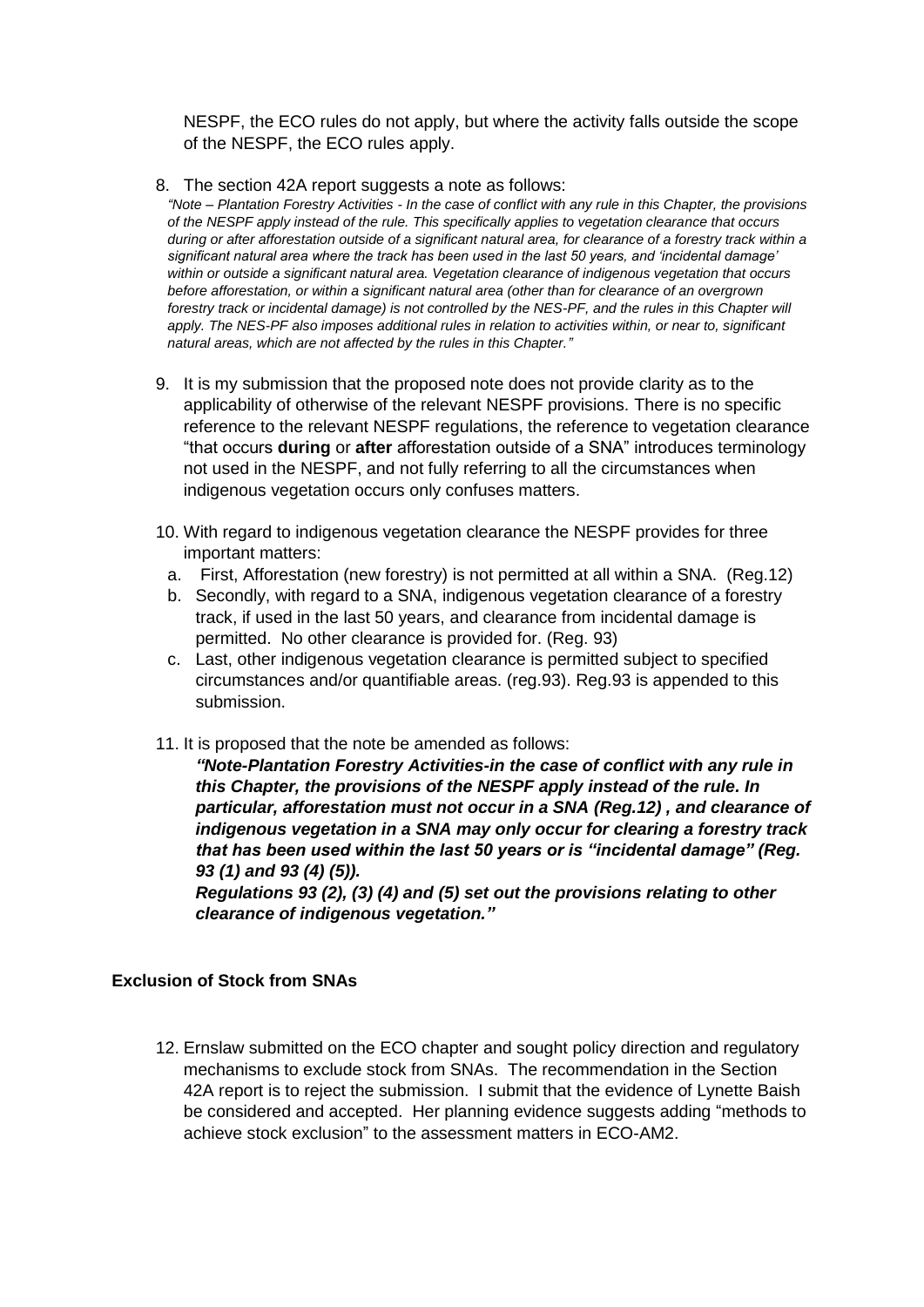13. Such amendment would provide clear direction that when assessing a resource consent for trimming and clearance of indigenous vegetation "stock exclusion" could be considered.

## **Mapping and Identification of SNAs.**

- 14. The forest companies sought that SNAs be **identified and mapped** in the District Plan. The Section 42A Report does not address the reason expressed in the submission that identification and mapping provides certainty for landowners. For plantation forestry, the companies can transpose the SNA maps onto forestry maps and have the certainty that those areas have regulatory restrictions when it comes to the potential clearance of any indigenous vegetation within the identified and mapped SNA. This certainty is required to ensure that forestry activities do not contravene the regulations and could lead to enforcement actions against the forest operators.
- 15. The submission does not request **ground truthing** before being proposed in a district plan. The existing process that preceded this proposed plan of identifying and mapping a SNA and then relying on the submission process to ensure the proposed boundaries of a SNA are correct would continue. In the future this would be by way of plan changes. It is not clear why a process that has preceded this proposed plan should not be continued in the future.
- 16. It is submitted that the request to have SNAs identified and mapped be accepted.

# **Criterion 6 ECO-PI**

- 17. The submission of Rayonier requested that the last bullet point of criterion 6 which provides for the exclusion of "water supply storage, including stock water storage" be amended to include "fire ponds". The reason for this is that "fire ponds" is a term used in forestry for the ponds created to collect water for use in the case of fire.
- 18. Often these ponds can end up with indigenous ecosystems. While a fire pond could supply water for fire purposes it is submitted that the normal understanding of water supply is one for human and or stock consumption purposes. The Council has seen fit to be specific that such supply can apply for stock purposes but the Section 42A rejects Rayonier's request for clarity when it comes to firefighting purposes.
- 19. The process for identifying SNAs commences with the use of aerial photographs. In other districts fire ponds have been mistakenly identified as wetlands. It is submitted that for certainty and to ensure that there is no challenge in the future as to whether a fire pond would fall within the criterion that the submission by Rayonier be accepted.